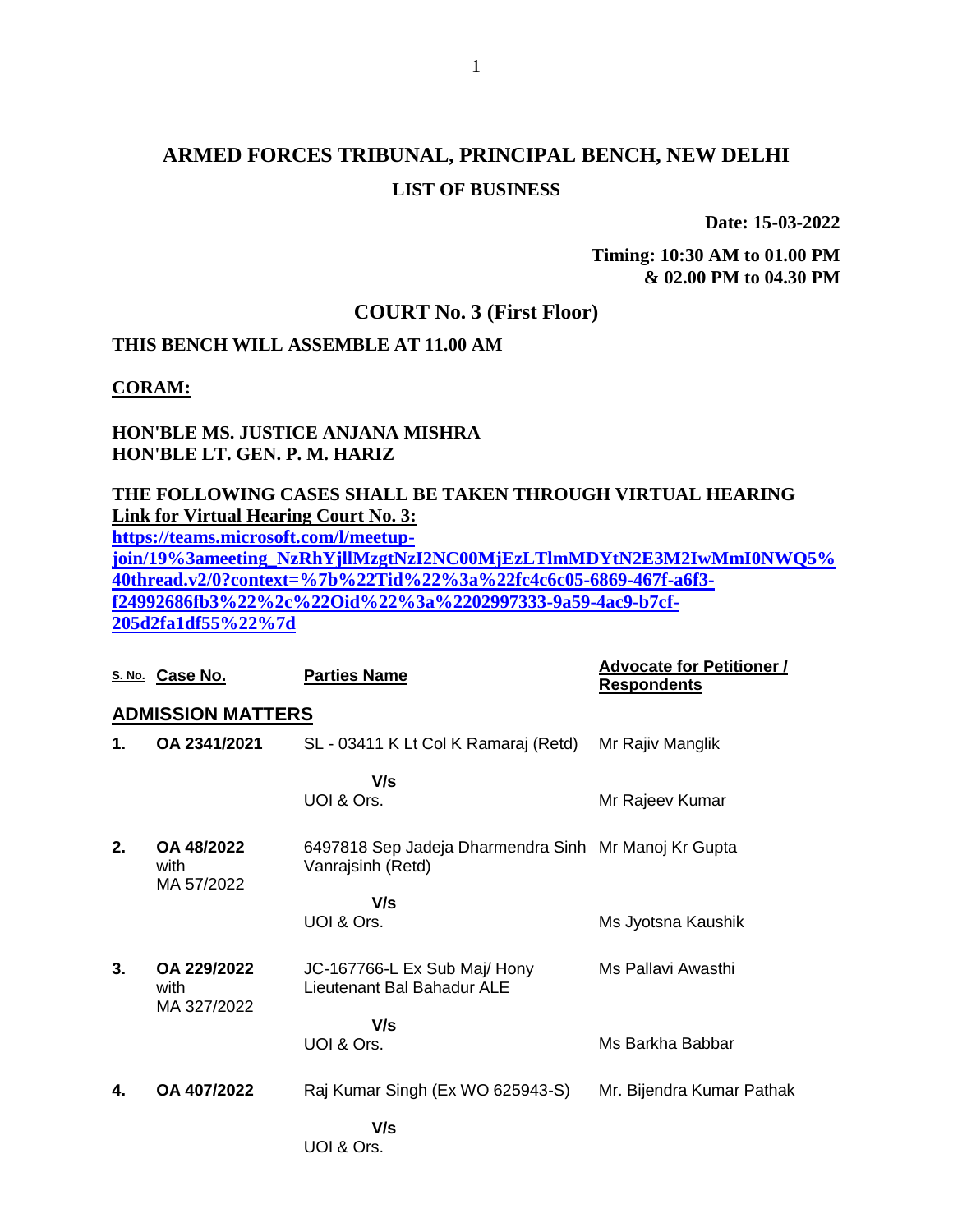| 5.  | OA 408/2022                        | (677262 H) Sgt Rajkishore (Retd)                       | Mr A K Chaudhary                   |
|-----|------------------------------------|--------------------------------------------------------|------------------------------------|
|     |                                    | V/s<br>UOI & Ors.                                      | None                               |
| 6.  | OA 409/2022                        | Hav Sajiraj R (Retd) (No 14634971)                     | Mr Manoj Kr Gupta                  |
|     |                                    | V/s<br>UOI & Ors.                                      | None                               |
| 7.  | OA 417/2022<br>with<br>MA 517/2022 | IC 45337P Col A Shrinivas Rao Naidu<br>(Retd.)         | Mr Indra Sen Singh                 |
|     |                                    | V/s<br>UOI & Ors.                                      | None                               |
| 8.  | OA 419/2022                        | Ex POA (FD) Raj Kumar (No 214435<br>B)                 | Mr Ved Prakash & Devendra<br>Kumar |
| 9.  | OA 420/2022                        | V/s<br>UOI & Ors.<br>DSC Nk Durga Parsad Pandey (Retd) | Mr. Manoj Kr Gupta                 |
|     |                                    | (No 14368635)                                          |                                    |
|     |                                    | V/s<br>UOI & Ors.                                      | None                               |
| 10. | OA 421/2022                        | WO Laxmi Dhar Pattanayak (No<br>627898 A)              | Mr Bijendra Kumar Pathak           |
|     |                                    | V/s<br>UOI & Ors.                                      |                                    |
| 11. | OA 425/2022                        | 795280 Sgt Raju Ranjan Kumar (Retd) Mr. Manoj Kr Gupta |                                    |
|     |                                    | V/s<br>UOI & Ors.                                      | None                               |
| 12. | OA 426/2022                        | Ex Rfn Ran Singh (No. 4188216)                         | Mr. Mohan Kumar & Associates       |
|     |                                    | V/s<br>UOI & Ors.                                      | None                               |
| 13. | OA 427/2022                        | Maj Gen Gajinder Singh (Retd) (IC<br>42833L)           | Mr Mohan Kumar & Associates        |
|     |                                    | V/s<br>UOI & Ors.                                      |                                    |
| 14. | OA 430/2022                        | Ex MWO Om Prakash Sharma<br>$(656280-R)$               | Mr Bijendra Kumar Pathak           |
|     |                                    | V/s<br>UOI & Ors.                                      | None                               |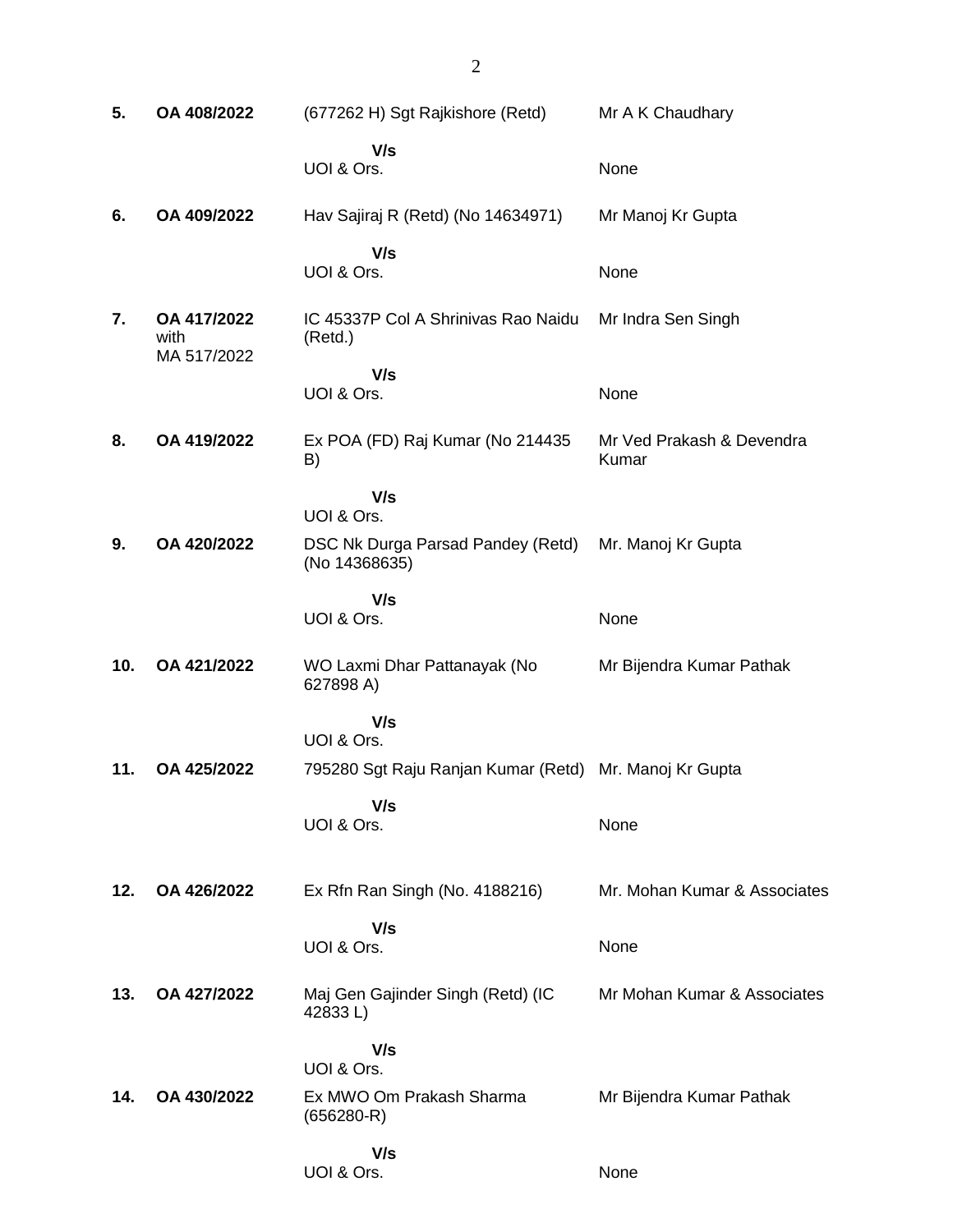**15. OA 435/2022** with MA 535/2022 Surg Capt Rajeevinder Singh Mallhi (Retd) (75470 Y)  **V/s** UOI & Ors. Mr Ajit Kakkar None **16. OA 436/2022** with MA 536/2022 Ex Sgt Laxmi Kant Mishra (781441-T)  **V/s** UOI & Ors. Mr Praveen Kumar **None 17. OA 437/2022** with MA 537/2022 Mrs Santosh Gupta Wd/O Late JWO Pradeep Kumar Gupta (No 683449 F)  **V/s** UOI & Ors. Mr AK Chaudhary None **18. OA 438/2022** with MA 538/2022 Ex AG AA-4 Rahul Singh (No 195042 B)  **V/s** UOI & Ors. Mr Ved Prakash & Devendra Kumar None **19. OA 439/2022** with MA 539/2022 Ex WO Om Prakash (766387 T)  **V/s** UOI & Ors. Mr Praveen Kumar None **20. OA 440/2022** with MA 540/2022 Ex Nb/Sub Ram Pravesh Singh Yadav (JC 571714 A)  **V/s** UOI & Ors. Mr Praveen Kumar None **21. OA 441/2022** with MA 541/2022 Ex Hav Rajvir Singh (2666628-M)  **V/s** UOI & Ors. Mr Ved Prakash & Devendra Kumar None **22. OA 442/2022** with MA 542/2022 Ex Hav Bachan Singh (1291684 M)  **V/s** UOI & Ors. Mr Ved Prakash & Mr Devendra Kumar None **23. OA 446/2022** IC 45916F Brig Ranbir Singh Sehgal (Retd)  **V/s** UOI & Ors. Mr. Bihari Lal Verma None **24. OA 448/2022** with MA 548/2022 Sub Desh Raj Rana (Retd) (JC 5200432)  **V/s** UOI & Ors. Mr Manoj Kumar Gupta None